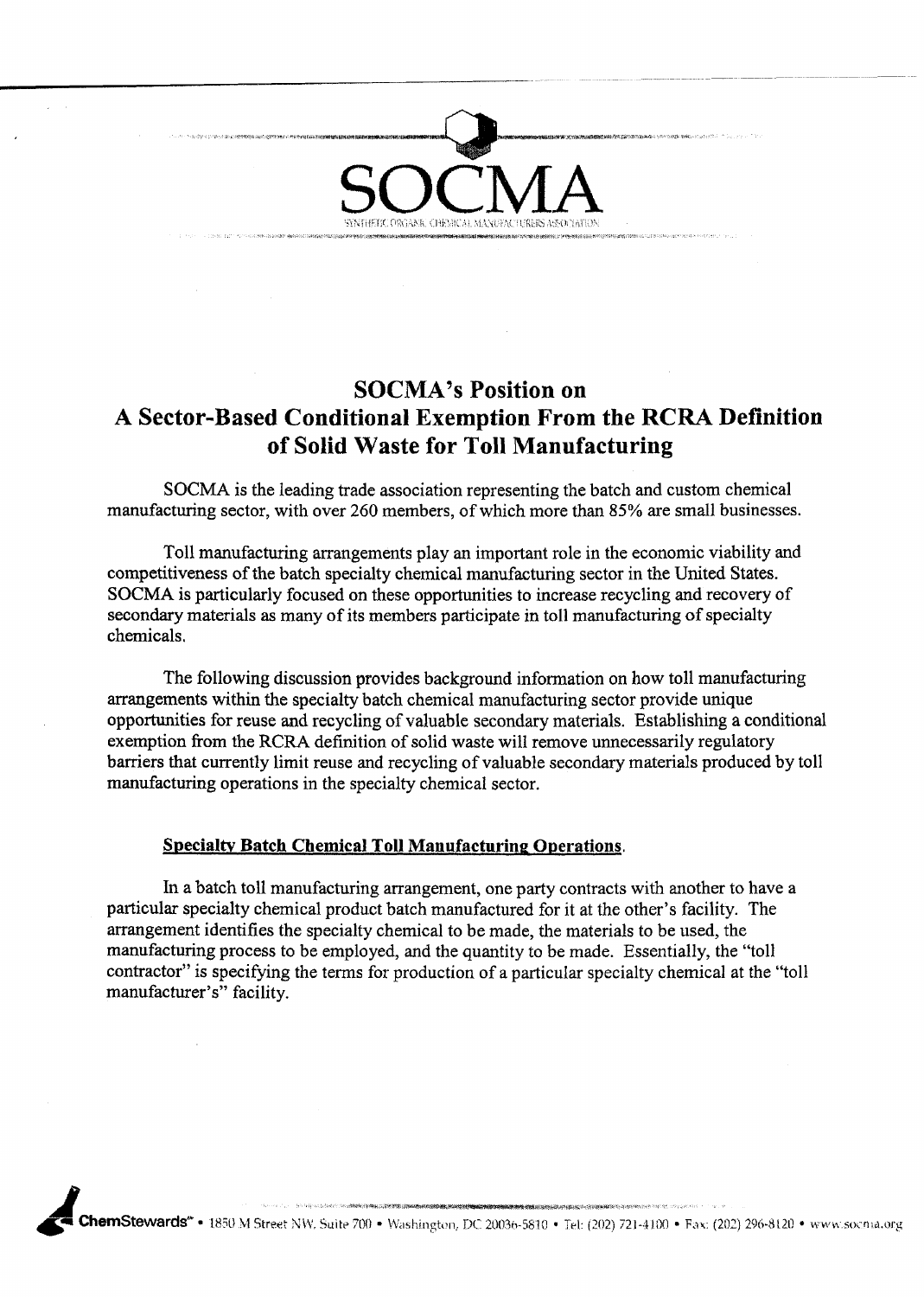A company may use a toll manufacturer for specialty batch production of a particular specialty chemical for any of a number of reasons, such as a need for special production techniques or equipment, research and development, special expertise of the toll manufacturer, the relatively small volume to be produced, or variable or sporadic demand for the material to be produced. Regardless of the reason for the toll manufacturing, both parties agree in advance on certain critical details of the production run, such as the product specifications to be met, the materials to be used, and the manufacturing process to be employed.

Due to the highly prescriptive and defined terms governing the manufacturing process, the toll contractor can predict ahead of time the content and value of the secondary material that will be produced at the toll manufacturing site. These secondary materials can contain constituents that are of value for further production operations. In many instances, these secondary materials could be recycled or reclaimed, **if** regulatory action were taken to establish a conditional exemption from the regulatory definition of solid waste under the RCRA program.

#### **Need for a Focused Exemption from the Definition of Solid Waste.**

SOCMA and its members have consistently sought revision of the definition of solid waste regulations with one goal in mind - to enable members to recycle valuable secondary materials. SOCMA believes that the defined nature of these toll manufacturing arrangements can be used to establish a focused exemption to reuse and recycle secondary materials from toll manufacturing operations in a manner that preserves resources and protects the environment, while also providing significant cost saving to this competitive sector of the U.S. economy.

In prior submissions, SOCMA has detailed specific opportunities for its members to reuse and recycle secondary materials and provided the results of a survey identifying the customer base that would be able to reuse and recycle these materials. See SOCMA's prior comments on the Proposed Rule for Revisions to the Definition of Solid Waste (the "Proposed Rule") (68 Fed. Reg. 61557 (Oct. 28, 2003)). As explained in prior submissions, secondary materials generated at these facilities often have tremendous value and potential for reuse. Yet, these opportunities are presently lost due to the regulatory constraints (and complexity) established by the EPA regulations known as the "definition of solid waste."

The defined nature of the activities at specialty batch toll manufacturing facilities, however, offers a basis for a focused exemption for instances where secondary materials have value and could be reused or recycled. A well-defined sector-based exemption is an effective way to move this issue forward, and EPA has successfully developed tailored conditional exemptions to promote resource conservation and recycling for a variety of industries sectors.

SOCMA has been tracking industry practices in this area for some time. A number of years ago, SOCMA surveyed its members to identify the key attributes of toll manufacturing arrangements in the specialty batch chemical sector and evaluate regulatory impacts. Based on this survey, SOCMA confirmed that there was no single standard or typical toll manufacturing arrangement but determined that a majority of toll contractors:

Use contracts, agreements, purchase orders, audits, and other

.<br>Pilipun katang perang saat ng pangalang sa pagang pangalang pangang pang sa sa sa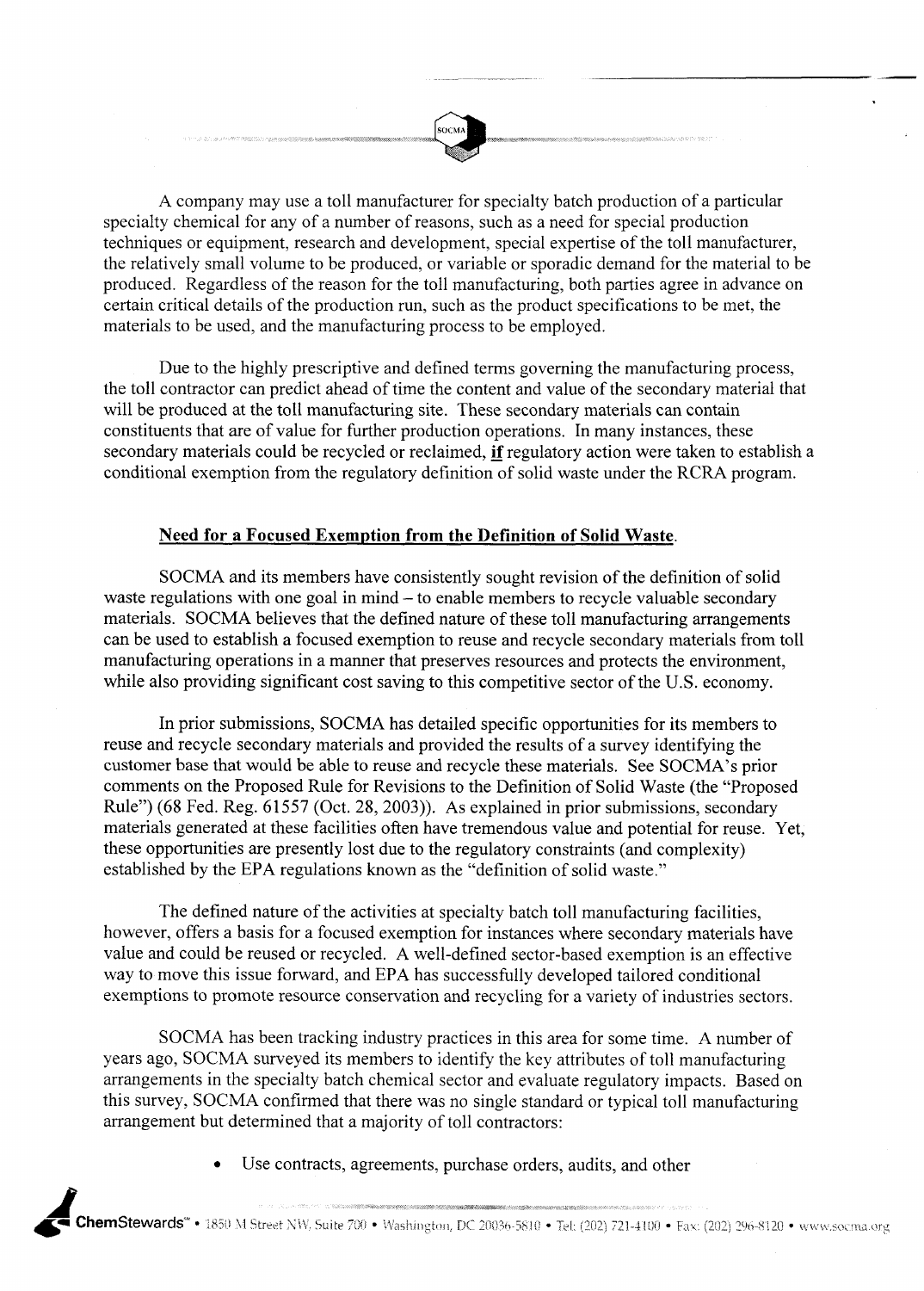environmental and safety management systems to provide oversight of toll manufacturing operations.

Cannot receive secondary materials from their toll manufacturers  $\bullet$ because the toll contractors do not have RCRA Part B permits or because their permits prohibit receipt of wastes not identified in advance in the Part B permit.

**SOCM** 

- Want to recover valuable constituents from RCRA spent materials and by-products generated by their toll manufacturers, but cannot do so because of the regulatory consequences of the RCRA definition of "solid waste."
- Said the existing RCRA regulation of "hazardous waste" is impeding toll manufacturing and therefore constraining production and growth because disposal costs are too high.
- Said the existing RCRA regulation of "hazardous waste" is wasting natural resources.

These member responses helped SOCMA identify the need for and potential benefits of a focused exemption from the definition of solid waste for facilities engaged in specialty batch chemical toll manufacturing operations.

### **Further Background on Specialty Batch Chemical Toll Manufacturing Operations**

SOCMA's review of toll manufacturing operations indicates there is a high degree of oversight by the toll contractor over the production run of the toll manufacturer. The detailed terms of the manufacturing agreements and mutual understanding of the processes to be used allow the parties to predict not only the particular product but also the resulting intermediates, secondary materials and wastes. Accordingly, SOCMA has worked with members to identify the various practices by which toll contractors exercise and provide this degree of oversight.

SOCMA has determined that the toll contractor's oversight can be accomplished through a range and mix of practices. SOCMA members typically use different types of management control systems to ensure continuing product quality, personnel and process safety, and environmental protection, including proper waste disposal. The approaches can vary significantly in content and scope but often involve some of the following elements:

- $\bullet$ **A** review of environmental, health and safety practices is conducted in selecting new toll manufacturers.
- Quality audits are conducted to monitor the performance of existing toll manufacturing.
- Confidentiality and non-use agreements are executed before the toil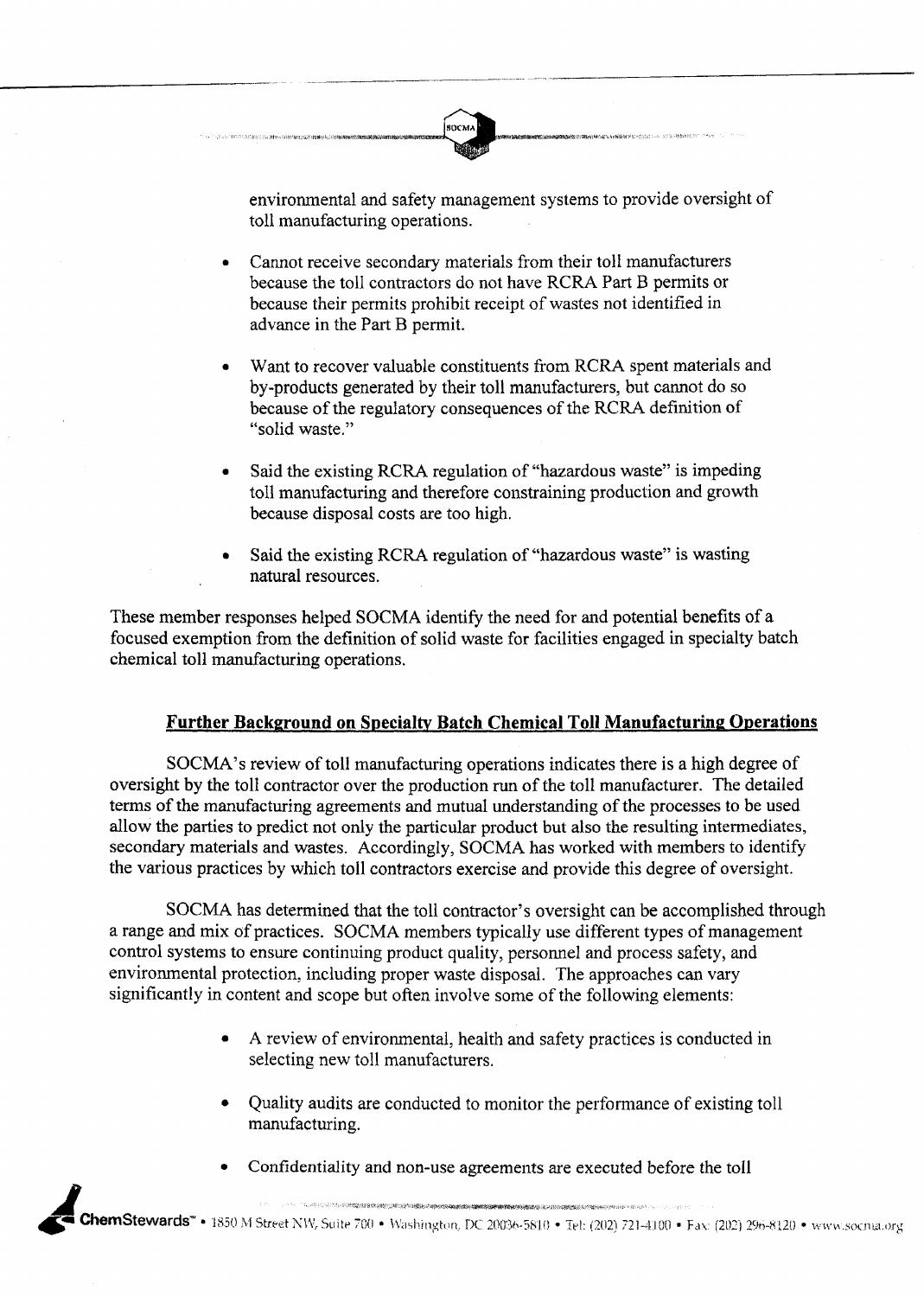

contractor reveals its technology and know-how.

- Custom manufacturing agreements are used to establish specific terms and conditions for the toll manufacturing operations.
- Purchase orders can also be used to establish and document specific obligations of the toll manufacturing site.
- The toll manufacturer may develop a specific technical and operating manual or written manufacturing operating procedures, which are reviewed and agreed to by both parties before manufacturing starts.
- Information on the manufacturing and operating procedures may be reviewed directly with the toll manufacturer's supervisors and operators prior to the start of manufacturing.

Any particular toll contractor may use a mix of these approaches, supplemented with different types of oversight practices and specifications. The specific contract terms, details for manufacturing processes and specifications, and other aspects of these arrangements often involve highly sensitive and confidential information, consistent with the highly competitive nature of this industry sector.

The toll contractor generally uses these and other practices to establish parameters of the manufacturing process itself and the incidental operations of the toll manufacturer. A toll contractor can do so by specifying:

- The technology to be used by the toll manufacturer;  $\bullet$
- Performance and product quality criteria to be met;  $\bullet$
- Use of the toll contractor's own labeling and packaging criteria;  $\bullet$
- Process and operating information;
- Obligations regarding management of and responsibility for the resulting products, secondary materials and wastes; and
- Confidentiality and agreements of non-use.  $\bullet$

Through these and other steps, a toll manufacturing relationship is established that assures that the each party has a common understanding and expectations for the processes to be used, the materials to be used, the product quality and specifications, and the secondary materials resulting from the process.

.<br>2000 - Personald Baltimore and the company of the company of the company of the company of the company of the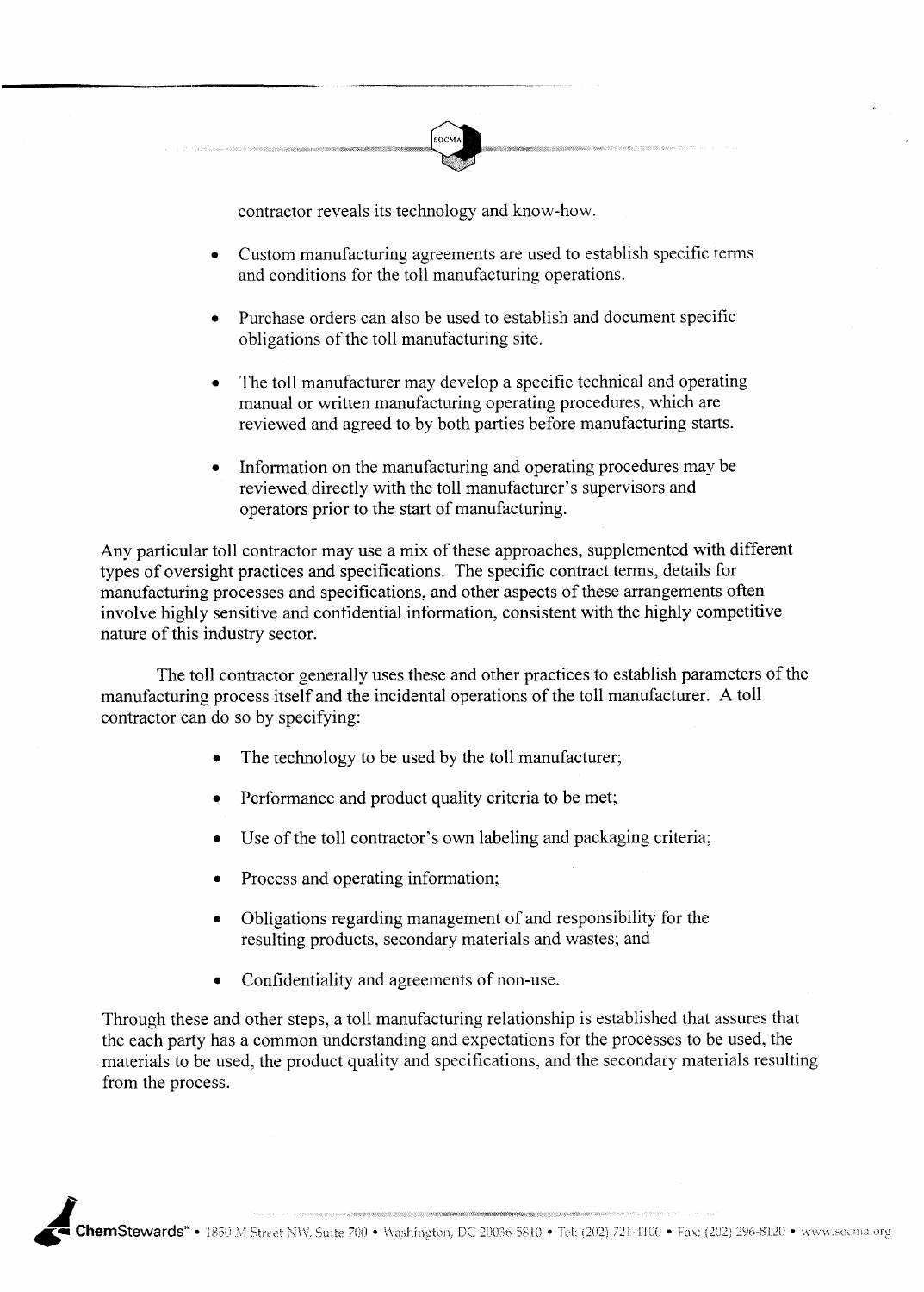### **Appropriateness of a Conditional Exemption for Specialtv Chemical Toll Manufacturing**

Use of a focused conditional exemption for secondary materials from toll manufacturing in the specialty chemical sector would be consistent with prior regulatory exemptions established by EPA, would build upon EPA recognition of the specialty chemical sector under other programs, and would be supported by the record and issues addressed by EPA during its rulemaking activities:

- 1) EPA has successfully established and implemented similar conditional exemptions that address the practices and processes unique to management of secondary materials on a sector-specific basis;
- 2) Specialty batch chemical manufacturing has already been identified and addressed on a sector basis by EPA in air regulations and the Sector Strategies Division in EPA's Office of Policy;
- **3)** A conditional exemption could be readily implemented as a practical matter, as the business records, contracts and shipping papers already used to document toll manufacturing operations establish as sound basis for reliance on basic notification requirements and business records as key elements for a toll manufacturing exemption;
- 4) As part of the October 2003 Proposed Rule, EPA has already sought and received public comment on the ways in which specialty batch chemical manufacturing operations may warrant different regulatory treatment under this rulemaking; and
- **5)** Information documenting the need for and appropriateness of such a conditional exemption has been provided in comments on the Proposed Rule.

Accordingly, SOCMA believes that a sound basis has been established, from a both legal and a practical perspective, for issuance of a specialty batch chemical toll manufacturing conditional exemption as a final rule:

### **The Benefits of a Conditional Exemption for Specialty Batch Toll Manufacturing**

A conditional exemption for secondary materials from specialty batch chemical toll manufacturing operations could yield significant benefits:

- Smaller chemical companies would have an opportunity to recycle materials with  $\bullet$ customers in the specialty chemical sector, broadening their recycling and business opportunities;
- Previously unused industrial resources could be recovered, and the energy costs  $\bullet$ and emissions caused by having to dispose of these materials as wastes could be avoided; and

.<br>NGC 1997 Yangi 1998 yang ketikan di pengerusaan dan tersebut dalam ketikan dan tersebut dan tersebut dan terse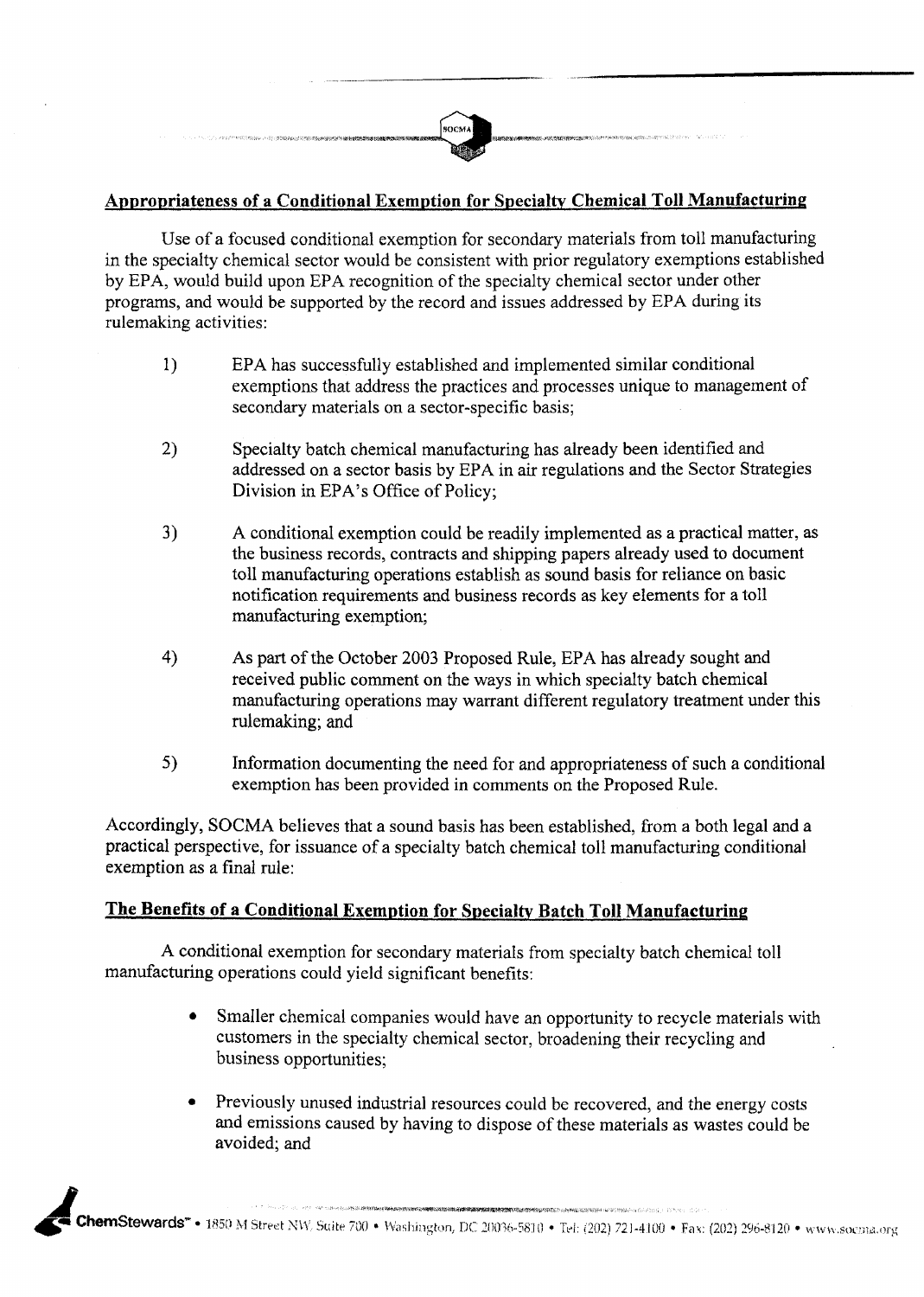

Increased resource recovery through recycling could decrease the regulatory  $\bullet$ burden on this sector and enhance economic competitiveness for an important sector of the U.S. chemical industry, including many small businesses that are substantially challenged by overseas competition.

\*\*\*\*\*\*\*\*\*\*\*\*\*\*\*\*\*\*\*\*\*\*\*\*\*\*\*\*\*\*\*\*\*

If you have any questions or you need further information please do not hesitate to contact either Rob McArver at  $\frac{m \cdot \cos \theta}{m \cdot \cos \theta}$  or 202-721-4122 or Jeff Gunnulfsen at gunnulfsenj $@$ socma.com or 202-721-4198.

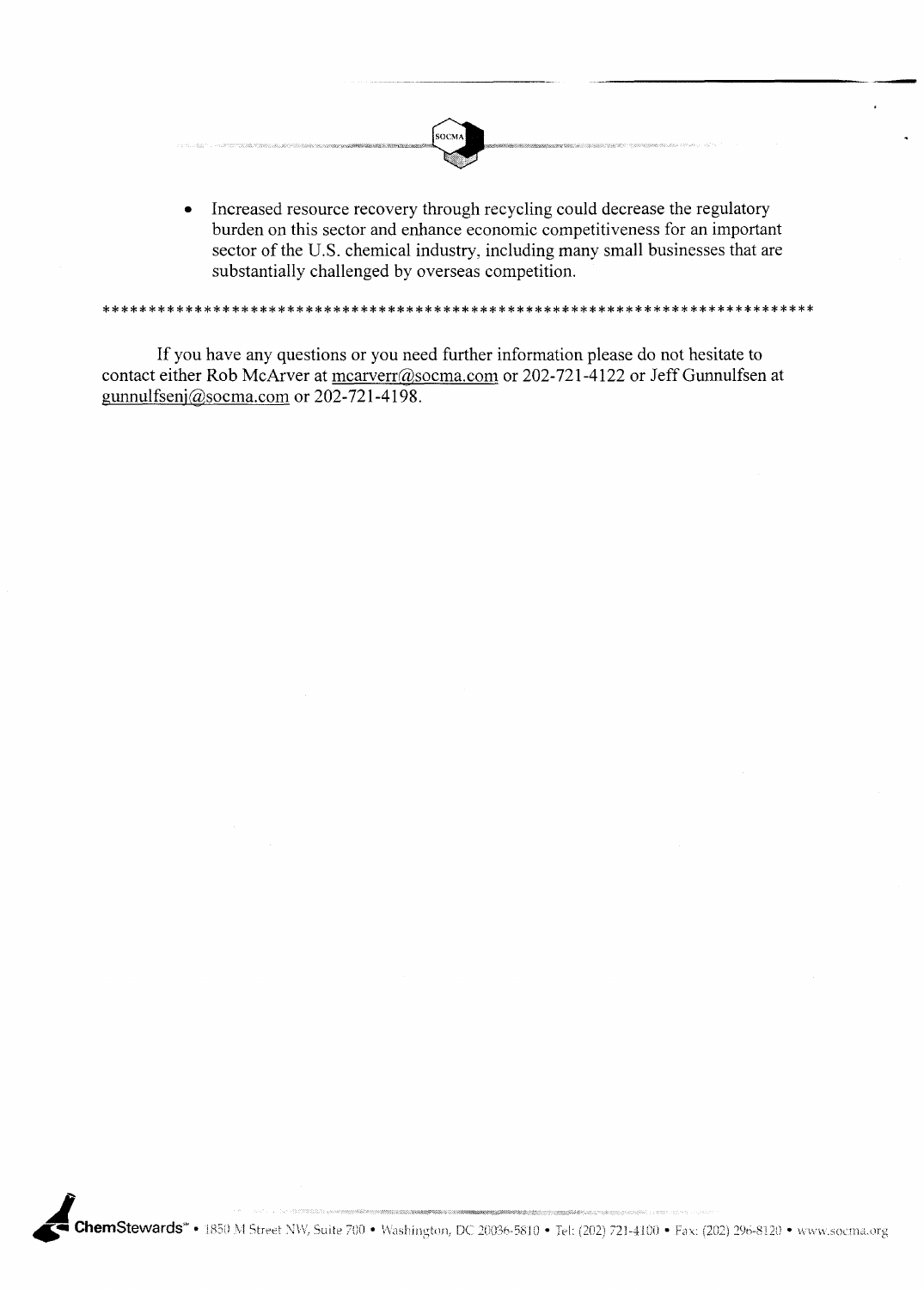#### *SOCMA DS WExamples---*

### L.

If there were RCRA relief and possible to do so, would most likely be sending solvents back to our customers. However, our customers may not necessarily be in the same SIC code as we are. If EPA doesn't include a provision specific to contract work, regardless of NAIC, the relief will be minimal.

For example, what if we are making a pharmaceutical active ingredient for a customer. Their primary NAIC code is 2834 (pharm preparations), and our primary NAIC code is 2821(plastics materials, synthetic resins, and elastomers). Does this mean we could not be able to return material to our client because they don't have the same NAIC code?

#### II.

Why does it have to be the same industry? Lets say that I have a solvent that could be used by a a paint & coatings manufacturer. Can't because it meets the definition of a hazardous waste. That is the only reason that they are not allowed to use it. What's the difference if it goes to a paint & coatings plant or a custom chemical batch producer? End use is the only issue not SIC code. (Note same could apply if it went to a reclaimer)

What would be wrong with sending a solvent back to the manufacturer for reclamation? This would be a viable alternative also, if it did not fit into the waste regulations, many manufacturers would most likely be interested in reclaiming as opposed to the cost of manufacturing new material. This would be a tremendous sustainable development opportunity. Minimize the use of valuable raw materials--reuse existing feedstocks. This would be particularly important for small customer chemical manufacturers who may not have the resources to install expensive distillation equipment for reclaiming.

#### **111.**

We used to generate an aqueous aluminum chloride solution as a by product of a process to produce a pharmaceutical intermediate. The solution could be a hazardous waste since it is corrosive. We accumulated it and sent it back to the supplier of the anhydrous aluminum chloride who used it as feedstock to an aqueous chloride solution blend that they sold to water treatment plants. Our by-product went from pharmaceutical manufacturing (2833) to inorganic chemical manufacturing.

#### **IV.**

Many SOCMA members manufacture chemicals for industries that are regulated under the Food and Drug Administrations such a Pharmaceuticals (NAIC code 3254). Process Quality Control is very strict and current Good Manufacturing Practice (cGMP) apply (see 21 CFR Parts 210 and 211). Under these standards, facilities are generally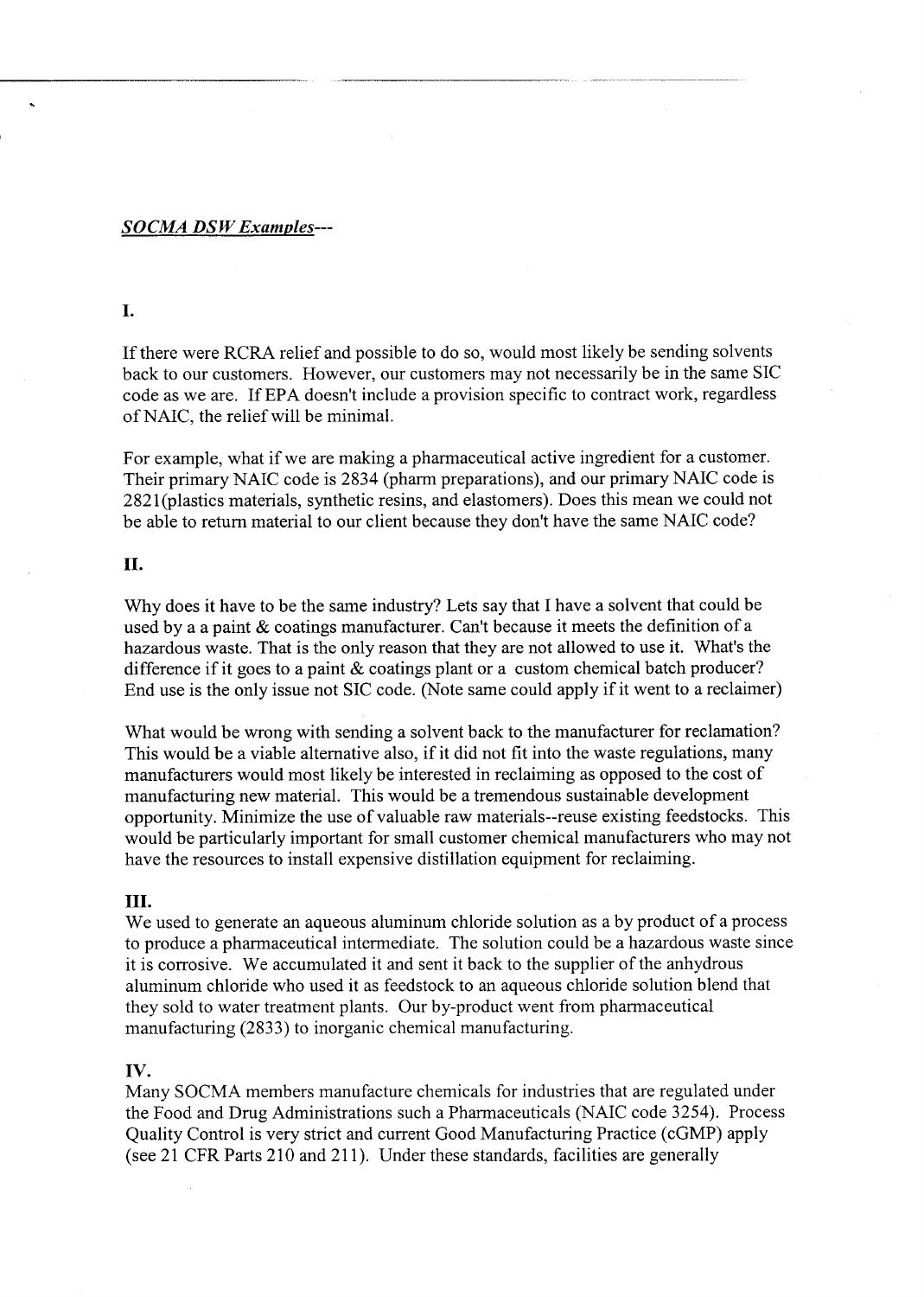prohibited from recycling solvents and other raw materials due to potential crosscontamination. However, these recovered solvents and other raw materials would be acceptable for use in other industries. In one example, valuable excess raw material in a pharmaceutical process (NAICs 3254) could potentially be recycled into a product in Adhesives and Sealants (3255) if it could first be reclaimed from a solvent byproduct at another plant. In this case the adhesive would be used to cement plastic sewer pipe. However, the byproduct had to be burned as ignitable waste, since the second plant was not permitted to accept and treat hazardous waste. Pharmaceutical processes, like other specialty processes, use solvents as a reaction media. These solvents could be distilled and reused to make other products. However, cGMP generally prohibit such recycling.

#### **FROM THE ORIGINAL COMMENTS:**

**Example from Member A.** As noted above, many SOCMA members manufacture chemicals for industries that are regulated under the Food and **Drug**  Administration, such as Pharmaceuticals (NAICS code 3254). Process Quality Control is very strict **and** current Good Manufacturing Practice (cGMP) apply.' Under these standards, facilities are generally prohibited from recycling solvents and other raw materials due to FDA regulations that impose costly and burdensome requirements for safety, purity and efficacy of the drug product. However, these recovered solvents and other raw materials would be acceptable for use in other industries. By way of example, SOCMA Member A has valuable excess raw material in a pharmaceutical process (NAICS 3254) that could potentially be recycled into a product in Adhesives and Sealants (3255) if it could first be reclaimed from a solvent byproduct at another plant that is owned and operated by Member A and has a NAICS code of 3251. In this case, the adhesive would be used to cement plastic sewer pipe. However, the byproduct instead has had to be burned as ignitable waste, since the second plant was not permitted to accept and treat hazardous waste. Pharmaceutical processes, like other specialty processes, use solvents as a reaction media. These solvents could be distilled and reused to make other products. However, cGMP generally prohibit such recycling within the pharmaceuticals industry.

**Example from Member B. In** another instance, Member B has generated methanol in a cGMP process that similarly could not be reused in the generating process due to FDA and customer quality requirements. However, the recovered methanol was appropriate for and could have been used in another organic chemical based process after reclamation. Yet, the existing regulations precluded Member B from on-site reclamation to itself produce a usable solvent. Nor was Member B able to locate a permitted facility to conduct the reclamation. However, if a three-digit NAICS approach is implemented, this methanol stream could be sent for recovery to another **"325"**customer that can use the methanol. This option would not be available at the four-digit level due to FDA restrictions on pharmaceuticals operations.

**Examples from Member C.** A third SOCMA member provided broader perspective on the potential impact on its operations. Member C's primary four-digit  $\frac{1}{\text{See 21 C.F.R. Parts 210 and 211.}}$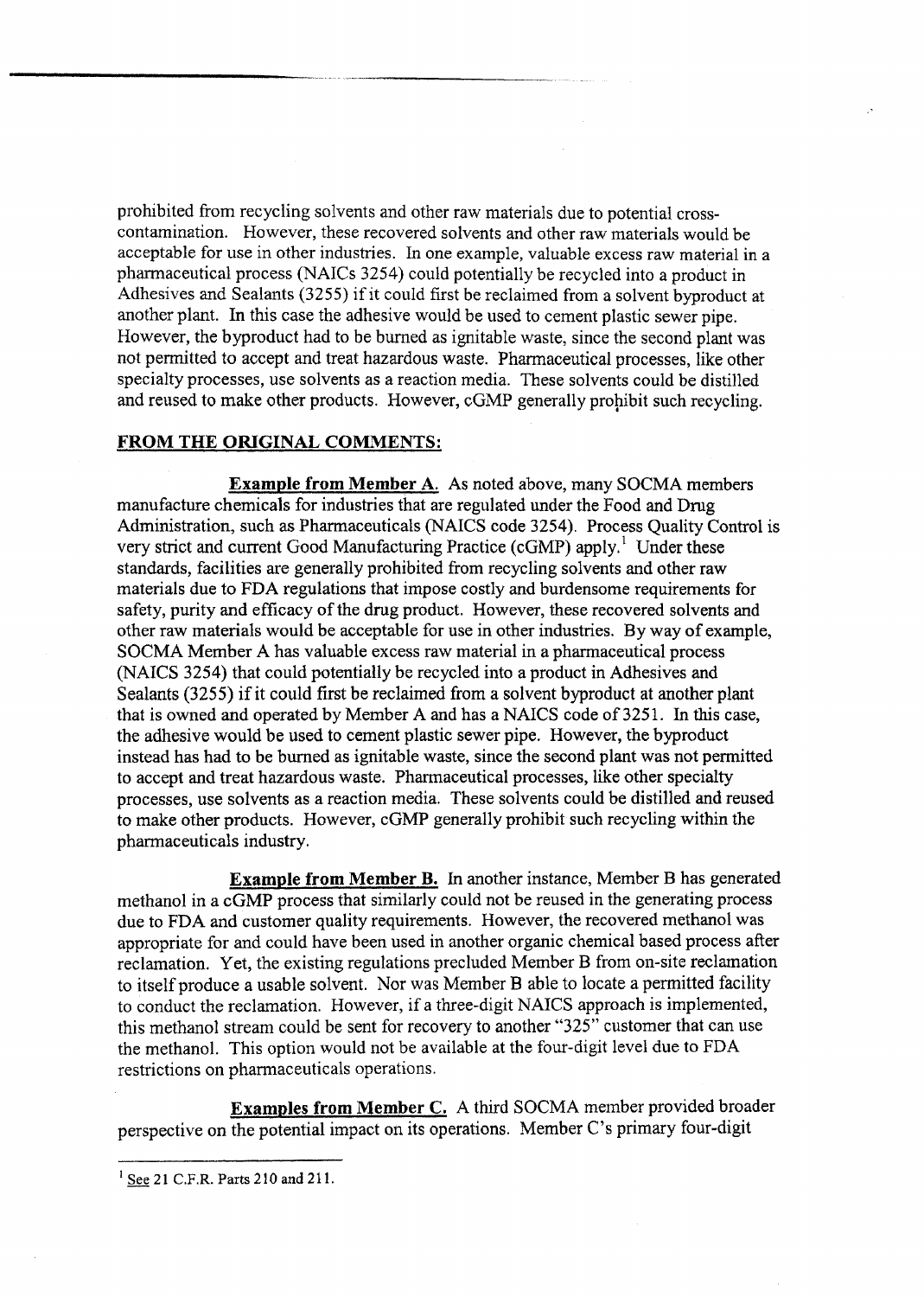NAICS code is 3252. However, Member C is a custom chemical toll manufacturer that makes a variety of products using batch operations in four plants. On any given day, Member C may be making products in the following NAICS codes: 3251, 3252, 3253, 3254, 3256, and 3259. As a toll manufacturer, Member C can potentially be requested by existing or new customers to manufacture a wide variety of chemicals.

Member C's primary products are polymers that are used by its customers, and by their customers, to manufacture other intermediate and/or finished products. Therefore, Member C does not believe that its primary four-digit NAICS code changes as a function of its production schedule under the NAICS system. Member C currently produces secondary materials from production for customers that it believes operate under different four-digit NAICS than Member C.

The first example involves a butanol/water waste stream which Member C cannot recover on-site. Member C has never explored whether this customer could recover this material as the customer's facility does not have a Part B permit and sending this material back to the customer is not allowed under the current regulations. The proposed four-digit NAICS code matching requirement would also prevent Member C from being able to return this material to its customer to recover. In 2003, Member C disposed of over 300,000 pounds of this butanol waste stream.

Member C generates a second stream from a product which is still being developed commercially. The waste stream is a water soluble solvent and water mixture which is not suitable for distillation recovery. However, other technology, such as drying the waste solvent/water mixture using caustic could potentially work. However, because the customer operates under a different four-digit NAICS code, this option would not be available under the proposed four-digit NAICS approach. Although Member C disposed of less than 25,000 pounds of this material in 2003, the quantities generated if this product is commercially successful could exceed 250,000 pounds per year.

For each of these streams, a 3-digit NAICS code requirement could allow material to be sent back to the customer for recovery. A four-digit NAICS code requirement would preclude this from occurring.

Because Member C is a toll manufacturer, Member C notes there is always the possibility of new products and therefore new waste streams, In the case of pharmaceutical or pesticide manufacture, where waste streams are generated, and the toll manufacturer is unable to recover the solvent on site, a 4-digit NAICS code approach will exclude the possibility of sending such streams back to the customer for recovery, since such customers operate under NAICS code 3254.

**Example from Member D.** Member **D** has provided an example involving a secondary material presently handled as ignitable DO01 waste. This material is generated by a toller that makes an active intermediate for a toll contractor that is a pharmaceutical company. The toller operates under NAICS Code 3254 and generates approximately 2 million pounds per year of a secondary material containing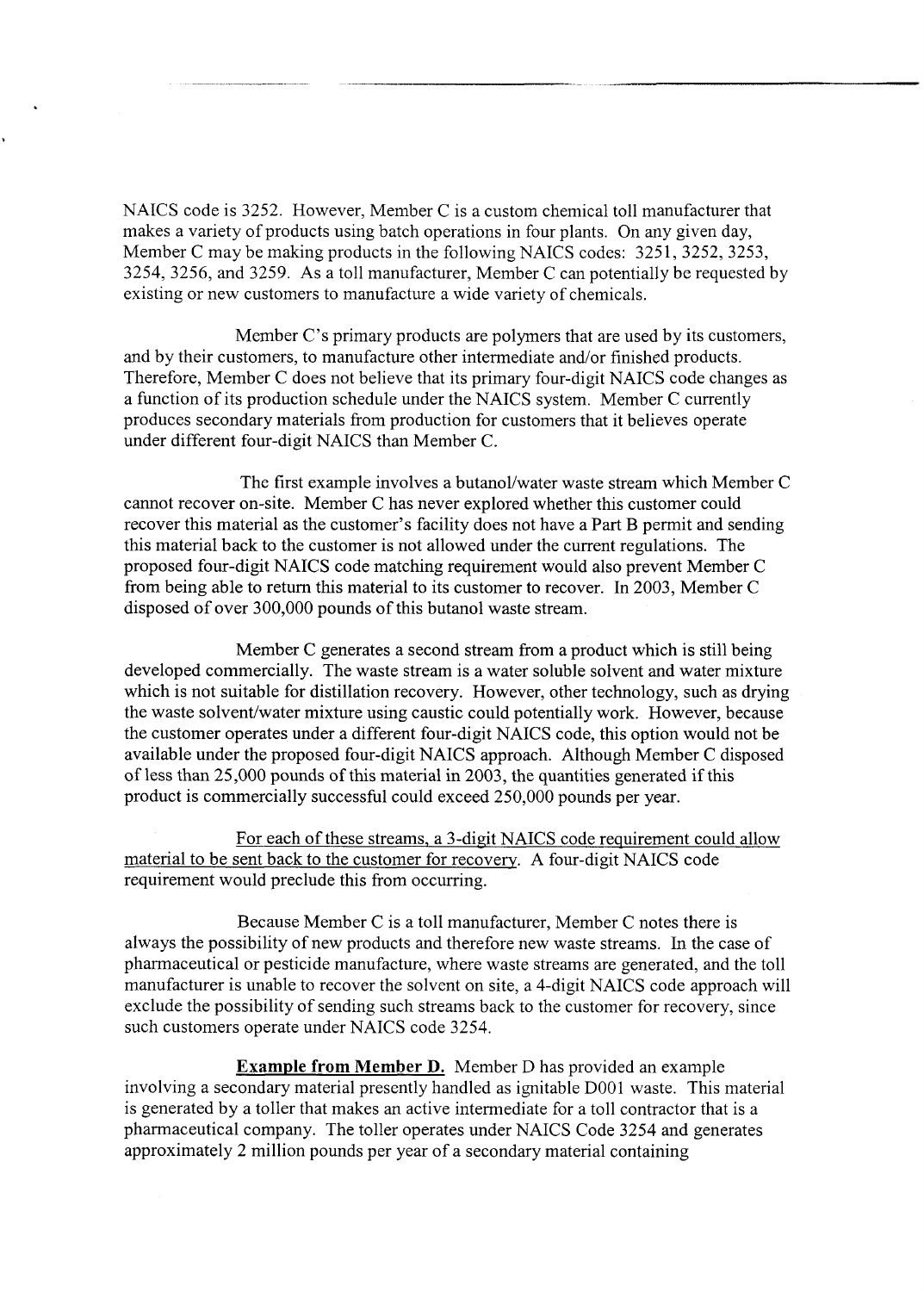approximately 627,000 lbs per year of Tetrahydrofuran (THF). (THF is a valuable material that is sold for about 90 cents per pound.).

In evaluating its options, the toller has evaluated the following alternatives:

- 1. The toller currently sends the material for off-site energy recovery at several RCRA Part B permitted cement kilns at a cost >\$758,000 per year.
- 2. The toller has also evaluated off-site Clean Fuels energy recovery which would cost approx. \$573,000 per year.
- **3.** The alternative of off-site reclamation at a Part **B** facility is the least cost effective (e.g., costs approximately \$1.34 mm per year.)
- 4. The existing RCRA definition of solid waste regulations prevent the toller from implementing a fourth option that would generate a profit of approximately \$270,000 per year. To realize this profit, the toller would have to be able to arrange for off-site reclamation at another plant owned by the same Corporation that has available distillation and tankage. The plant that has been identified as capable of performing the reclamation currently operates under NAIC Codes **3251** and **3259. The** company would then sell recovered THF product in the U.S. open market to adhesive manufacturing companies; these adhesive companies operate under NAIC Code **3255.**

Under the proposed four-digit NAICS approach, Member D would still be precluded from implementing the fourth option. However, this option could be implemented under the three-digit NAICS approach.

**Example from Member** E. Another example provided by a SOCMA member illustrates the benefits of both the three-digit NAICS approach and an on-site recycling exemption<sup>2</sup>. Essentially, this scenario illustrates the difficulties faced by specialty batch chemical manufacturers due to the limitations of the 90-day on-site storage requirements in 40 C.F.R. § **262.34. In** that instance, Member E has a process distillate that contains material presently identified as RCRA waste as well as components of value and is generated at a rate of 8,000 pounds per month. By reprocessing the secondary material, the facility could salvage the reusable raw materials and separate out the remaining material and manage it appropriately as a waste. However, since the minimum quantity required to make reclamation economically viable would be 40,000 pounds, the facility forgoes this opportunity due to its inability to store the material on-site for a sufficient period to accumulate an adequate quantity for reprocessing. Either the three-digit NAICS approach or the on-site recycling exemption

<sup>&</sup>lt;sup>2</sup> As discussed in Section V, SOCMA supports the adoption of an exemption for on-site recycling.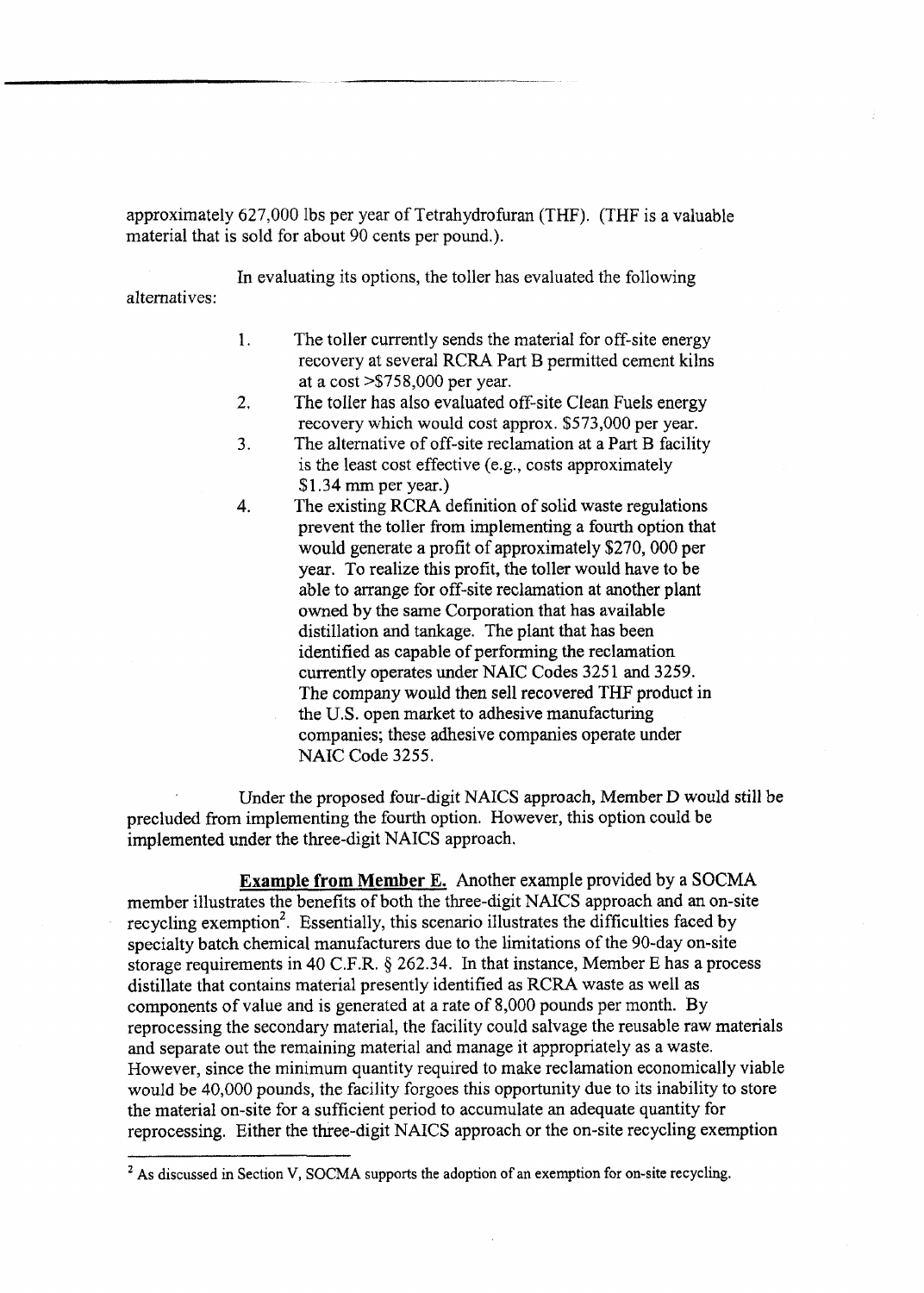would remove the barrier of the 90-day on-site storage rule and enable Member E to pursue this recycling opportunity.

**Example from Member F.** In another example, Member F is currently developing a new commercial process that uses chlorobenzene as a solvent. During pilot runs, Member F determined that the solvent usage would be much higher than originally anticipated from laboratory process. Member F's customer's product falls under the medical - device FDA regulations. For the remainder of this year, Member F will generate 225,000 lbs of this spent solvent with a projected 30 % increase next year. The material that Member F is now classifying as waste is 90 % or more the pure compound and has the potential to be used in a wide variety of arenas with some recovery work.

Member F's process is under strict change control from its customer who is regulated under the FDA. Member F cannot introduce recycled material into the approved process. In order for this material to be reused in the process, Member F would need to initiate a two step purification process, scrutinize the quality and develop a qualification plan with the customer. Typically, this takes  $2 + \text{years}$  and in some cases cannot be done because of the customer's constraints on their product and changes in the process.

For the current year, 225,000 lbs of waste chlorobenzene will be generated, with a potential increase to 300,000 next year. The total cost of the material and waste is \$200,000 this year and does not include handling or other associated costs. This cost contributes a staggering 50 % of the variable product cost.

If this site could develop a recycle method and implement it, the purchase cost savings would be significant. However, any contribution from solvent recovery does not cover the associated fixed costs. The plant is designed to conduct highly complex tasks for high value added products. The volume, though large, does not justify installing a solvent recovery system. The process is run in sporadic campaigns throughout the year rather than all the time.

While Member F is classified as NAICS 3254, the most likely sites that could recycle the material would be under NAICS 325 1. Therefore, under a four-digit NAICS approach, this material still could not be sent off-site recycling. However, if exempted under a three-digit approach, this material could be recycled and reused.

**Example from Member G.** At its own manufacturing site, Member G produces chemical intermediate "A," which is in extremely short supply and is used to also manufacture final product "D." Member G contracts with a toller to also manufacture final product "D" because the toller has excess capacity, while Member G is already at 100% capacity. As agreed by Member G and the toller, Member G provides chemical intermediate "A" to the toller who uses it in the process prescribed by Member G to manufacture final product "D" (e.g., reacts it with commodity chemical "B" in the presence of solvent "C" to produce final product "D"). Member G thus provides the toller with its proprietary process manufacturing specifications and requires the toller to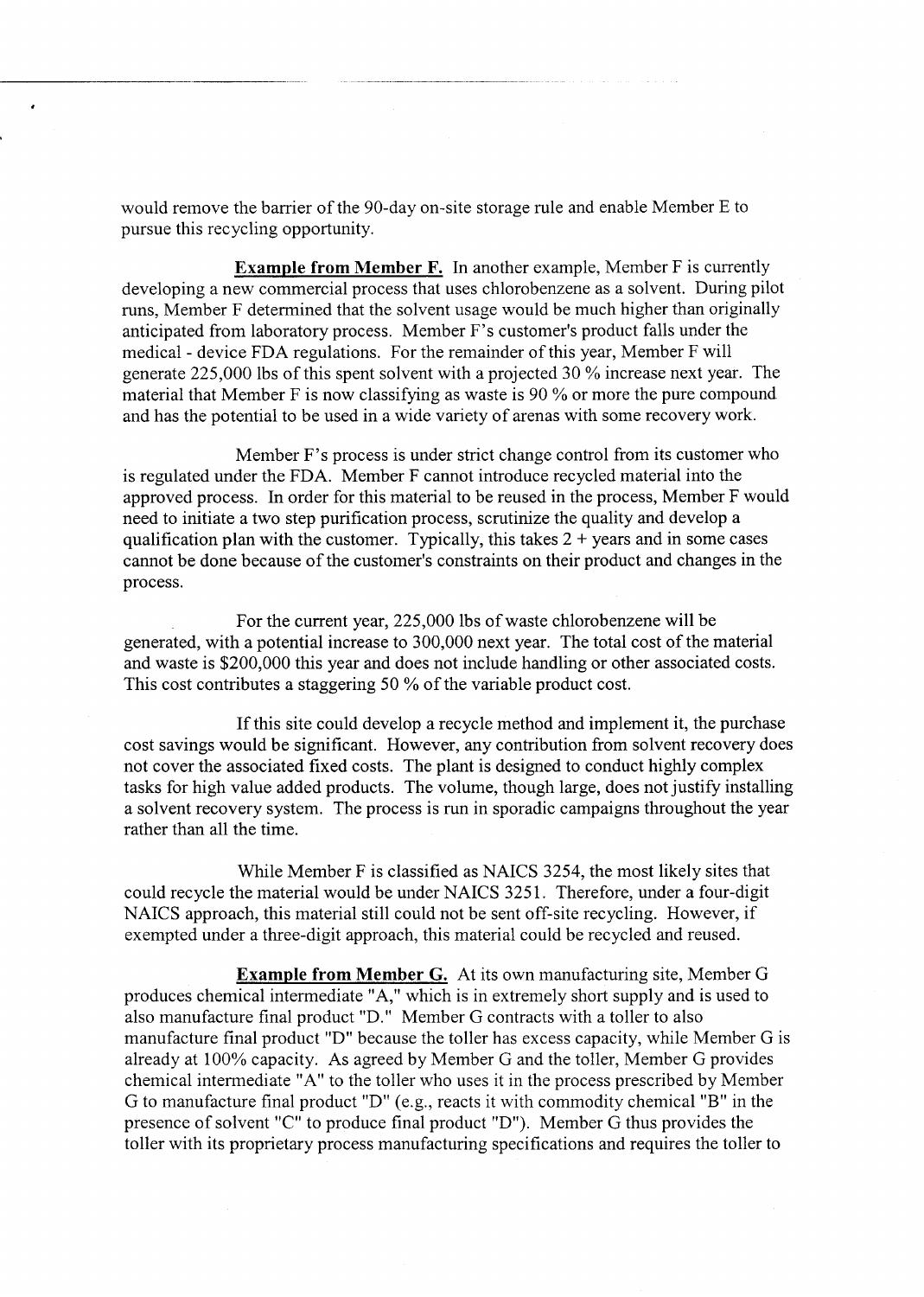use the same process for manufacturing product "D" as Member G uses at its own facility.

As a result of using the same manufacturing process and the same materials, both companies generate the exact same waste stream-a RCRA spent solvent containing 90% intermediate "A". Member G is able to reclaim intermediate **"A"**from its waste stream in an on-site, closed-loop reclamation facility which is exempt from RCRA. Member G would like to also reclaim intermediate **"A"**from the toller's waste stream in the same on-site reclamation facility because this raw material is quite valuable and in short supply. However, the current RCRA regulations prevent Member G from doing so. Member G takes a double hit: it has to pay the toller to incinerate the excess intermediate stream off-site and loses the value of the raw material. The total cost to Member *G*  exceeds \$1 million per year.

In this instance, Member G has a clear economic incentive to recover and reuse as much of raw material "A" as possible. However, the spent solvent stream which contains **"A"**cannot be shipped to Member G because Member G's facility does not have the RCRA Part B permit needed to receive and store the spent solvent stream. Unfortunately, the multi-year lead time, costs and related burdens associated with a Part B permit cause Member G to forgo this recycling opportunity. Further,the economics of this situation might change, due to a shift in demand for final product "D", before the lengthy Part B permit process is even finished.

The toller has a primary NAICS code of 3252 (polymers and resins), while Member G's **NAICS** code is **325** 1. Under the four-digit NAICS approach, the recycling still would be precluded. However, the three-digit **NAICS** code would be effective in enabling these companies to pursue this valuable recycling activity.